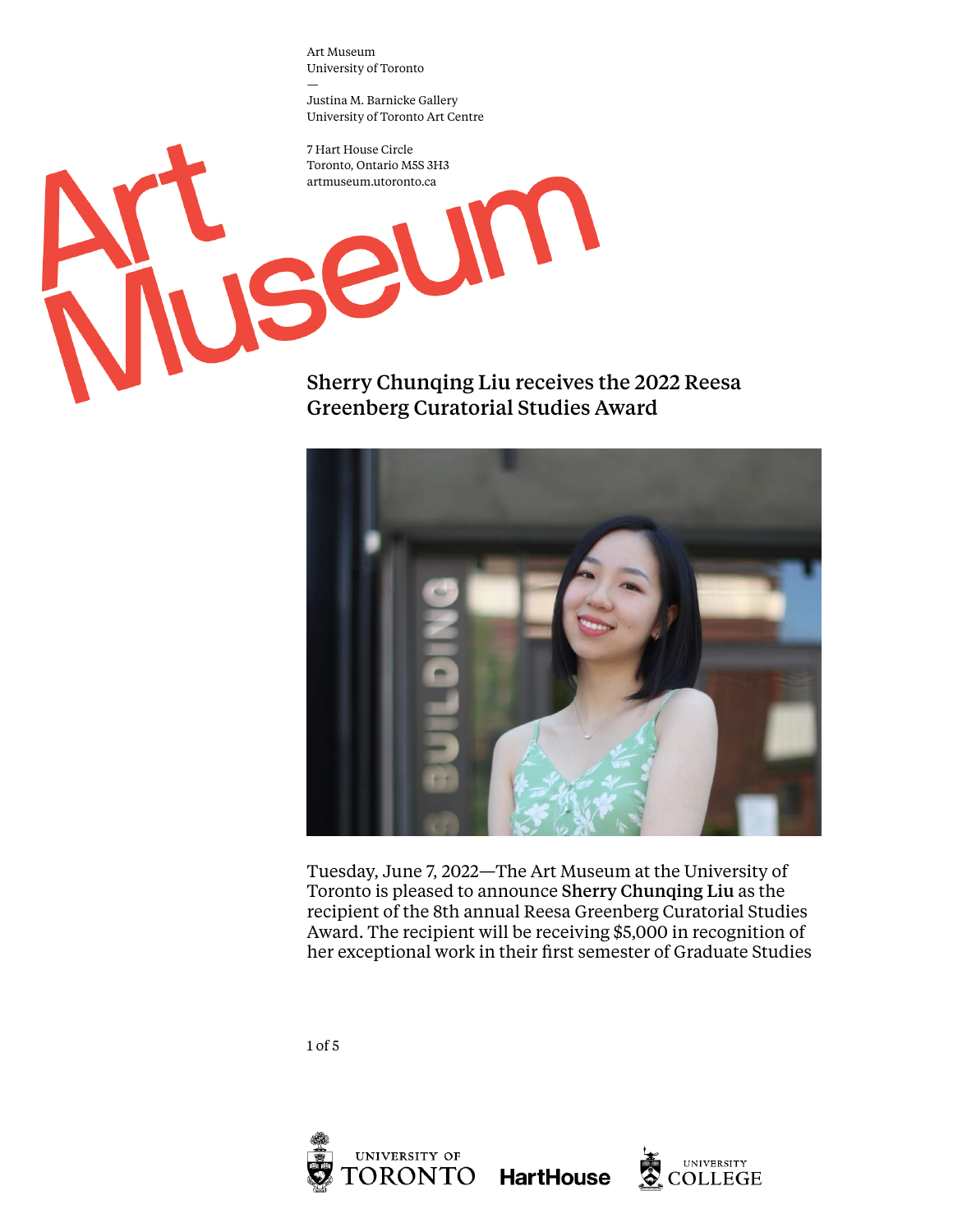Justina M. Barnicke Gallery University of Toronto Art Centre

in the Master of Visual Studies (MVS) Curatorial Studies program.

The Reesa Greenberg Curatorial Studies Award is adjudicated annually by visual arts and curatorial faculty at the Daniels Faculty at the University of Toronto. Awarded annually since 2015, some of the most recent recipients include Yuluo Wei (2019), Ameen Ahmed (2020), and Nicole Cartier Barrera and Logan Williams (2021).

## About Sherry Chunqing Liu

Sherry Chunqing Liu (b. Xiamen, China) is a curator, writer, and designer based in Toronto and Vancouver. She holds a BA in Architectural Studies and is currently a Master of Visual Studies candidate at the University of Toronto. Her recent exhibitions include *Clinic into the Future* (University of Toronto, Canada, 2022) and *We Are Together 2020* (virtual, global, 2020). Her curatorial practice focuses on community engagement and sitespecificity with consideration to social issues. Her research interests revolve around the history of exhibiting experimental art in China and North America and innovative curatorial strategies that activate gallery and exhibition spaces, especially in a post-pandemic context. Her work has been published and featured on U of T News, The Varsity, Daniels Faculty, Demo Magazine, The Strand, and more.

## About the Award

The Reesa Greenberg Curatorial Studies Award was created by internationally renowned scholar on museums and exhibition studies, Reesa Greenberg, for the benefit of the students in the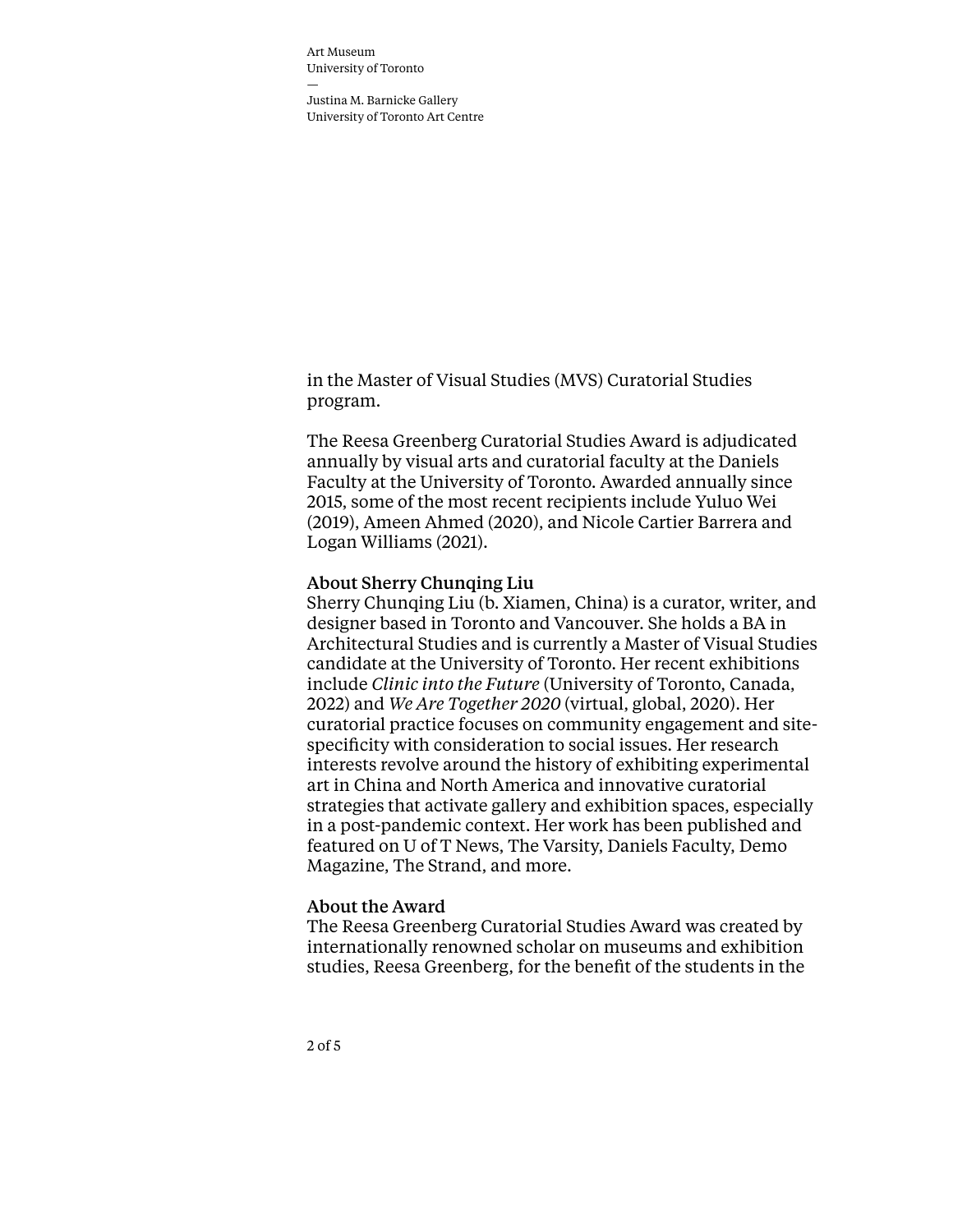Justina M. Barnicke Gallery University of Toronto Art Centre

MVS Curatorial Studies Program and for the benefit of the Justina M. Barnicke Gallery at Hart House, which is today part of the Art Museum at the University of Toronto. Greenberg's donation provides an annual monetary award of \$5,000 as well as an additional biannual award of \$10,000 in support of international travel or a paid-internship position of students in the MVS Curatorial Studies Program in the Daniels Faculty at U of T.

## About Reesa Greenberg

Reesa Greenberg is an art historian, independent scholar, and museum consultant whose research focuses on exhibitions and display. She has consulted on exhibitions and installations for the Art Gallery of Ontario, the Edmonton Art Gallery, the Jewish Museum in Amsterdam, and *Mirroring Evil* at the Jewish Museum in New York. She is best known as co-editor (with Bruce Ferguson and Sandy Nairne) of *Thinking About Exhibitions*, Routledge (1996) and the author of numerous articles on exhibition presentation and politics. Her recent research examines the web as an exhibition space. An alumnus of the University of Toronto Art History program, she is an Adjunct Professor at both Carleton University, Ottawa, and York University, Toronto.

About the Master of Visual Studies Curatorial Studies Program Initiated in 2008, the Curatorial Studies stream is part of the Master of Visual Studies program at the Daniels Faculty at the University of Toronto. Critically sustained by the wide-ranging offerings of the Faculty and the University, students immerse in

recent developments in the visual arts, theory, and critical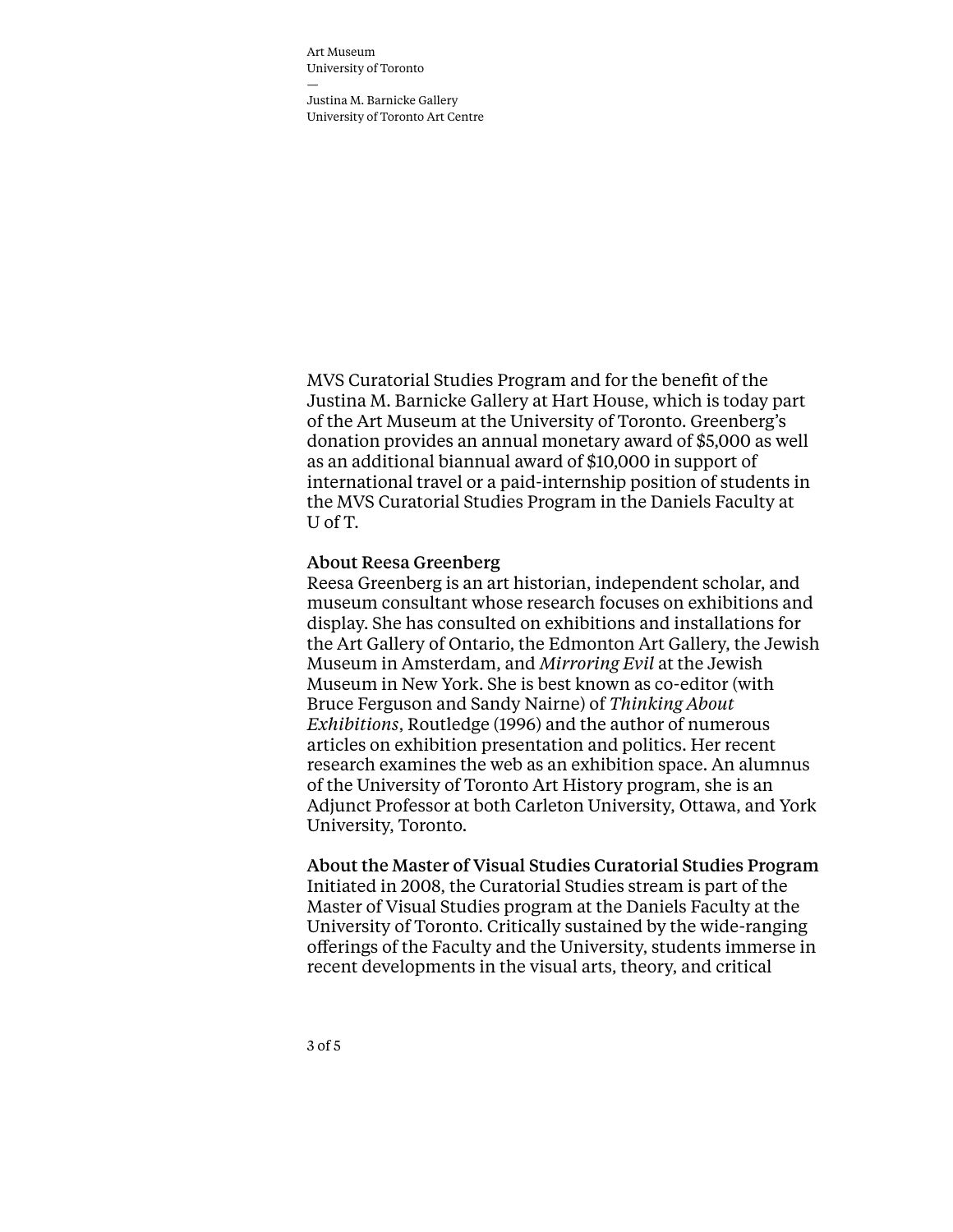Justina M. Barnicke Gallery University of Toronto Art Centre

writing in an interdisciplinary context to support their research interests and curatorial engagement. In particular, the course of study focuses on the presentational paradigm shifts arising from the diverse and complex modes of contemporary art— its engagement with material and historical artefacts to installation, from image, text, and sound art to performance and digital media—within the broader context of contemporary global culture.

The internationally distinguished program benefits from its direct relation to the Art Museum at the University of Toronto. Mentored by its curatorial and professional team, students engage with multiple facets of the operations of the museum throughout their academic work, including career-enhancing experiential learning opportunities such as work-study positions, internships, and curatorial residencies. Most significantly, students produce their own final project with the full support of the Art Museum's resources and in the context of its public programming in the downtown core of Canada's most diverse and largest city.

With an outstanding history of accomplishments of graduating students' exhibitions, graduates of the program continually achieve successful curatorial careers and institutional positions in Canada and internationally. They include directorial, curatorial, and related positions at the Art Gallery of Ontario, the Vancouver Art Gallery, the Power Plant, the Art Gallery of York University, the Art Gallery of Southwestern Manitoba, the Esker Foundation, and many other art institutions across Canada and around the world.